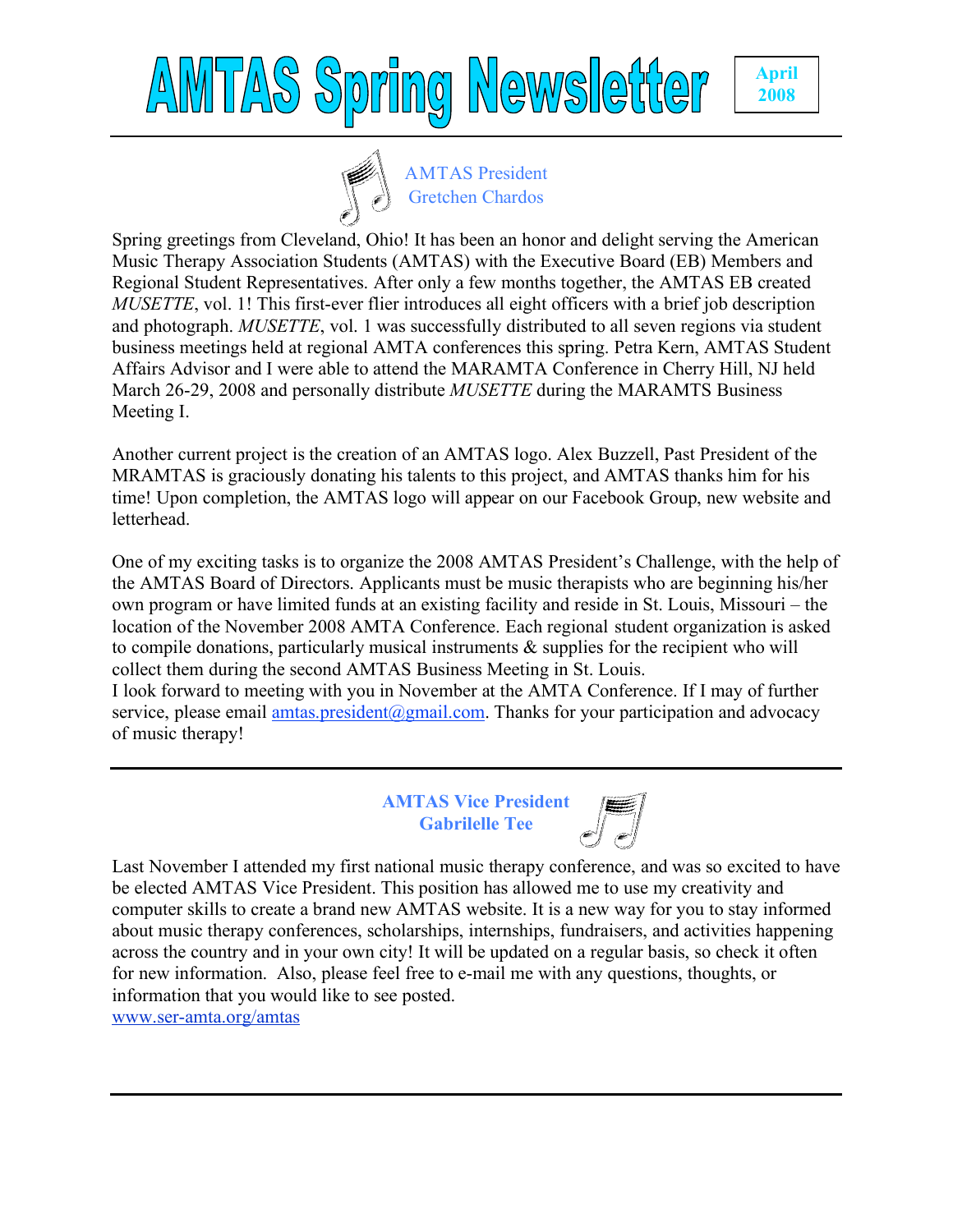

We have had an exciting start to the year. Many of our action items from this past fall's meeting in Louisville, KY have already been put into action! My main goal these past few months is to make sure that our new officers transition smoothly into the new year, and to ensure that communication is consistent. We are happy to announce all of the regional presidents and advisor's are set up with gmail accounts! Our board has been exchanging e-mails on a daily basis discussing our website, by-laws, service projects, advocacy, and outreach programs to students and interns in need. I am most excited because it is only April, and we are sure to make leaps of progress by November. I hope you take the opportunity to attend our upcoming national conference in St. Louis and get involved with AMTAS. Happy Spring and keep up the good work!

## **AMTAS President-Elect Rose Fienman**



I attended the SER-AMTA Conference in New Orleans. MUSETTE was distributed at both student business meetings. I have almost finished sorting out all of the AMTAS Standing Committee Representatives. Most people seem to be in contact with their committees, though I am still helping a few people get in contact with the chairs.



**AMTAS Parliamentarian Allison Reyburn**

Hello everyone! As AMTAS Parliamentarian, I have started off this term with enthusiasm and productivity. I updated our Bylaws based on the approved revisions from the fall conference. The main points of these revisions included the addition of a President-Elect position, and adjustment of officer duties to better achieve our goals. These Bylaws were made available to our executive board and are to be added to the AMTAS website. In addition to this transition, my fellow executive officers and I are in constant evaluation of potential Bylaw revisions for this upcoming National Conference. Although we are working hard, we enjoy striving to meet the goals of AMTAS. Thanks to everyone!

> **AMTAS Treasurer Christopher Combie**



The AMTAS Executive Officers unanimously voted to support a national service project called "MT your pockets for MTs in Africa." The scope of the project is large and the donation from AMTAS will help in a small way to provide drums, instruments, percussive instruments, and other music therapy necessities to assist Marisa Covert, MT-BC spearhead this new and exciting venture in South Africa. AMTAS is looking into the possibility of matching funds from the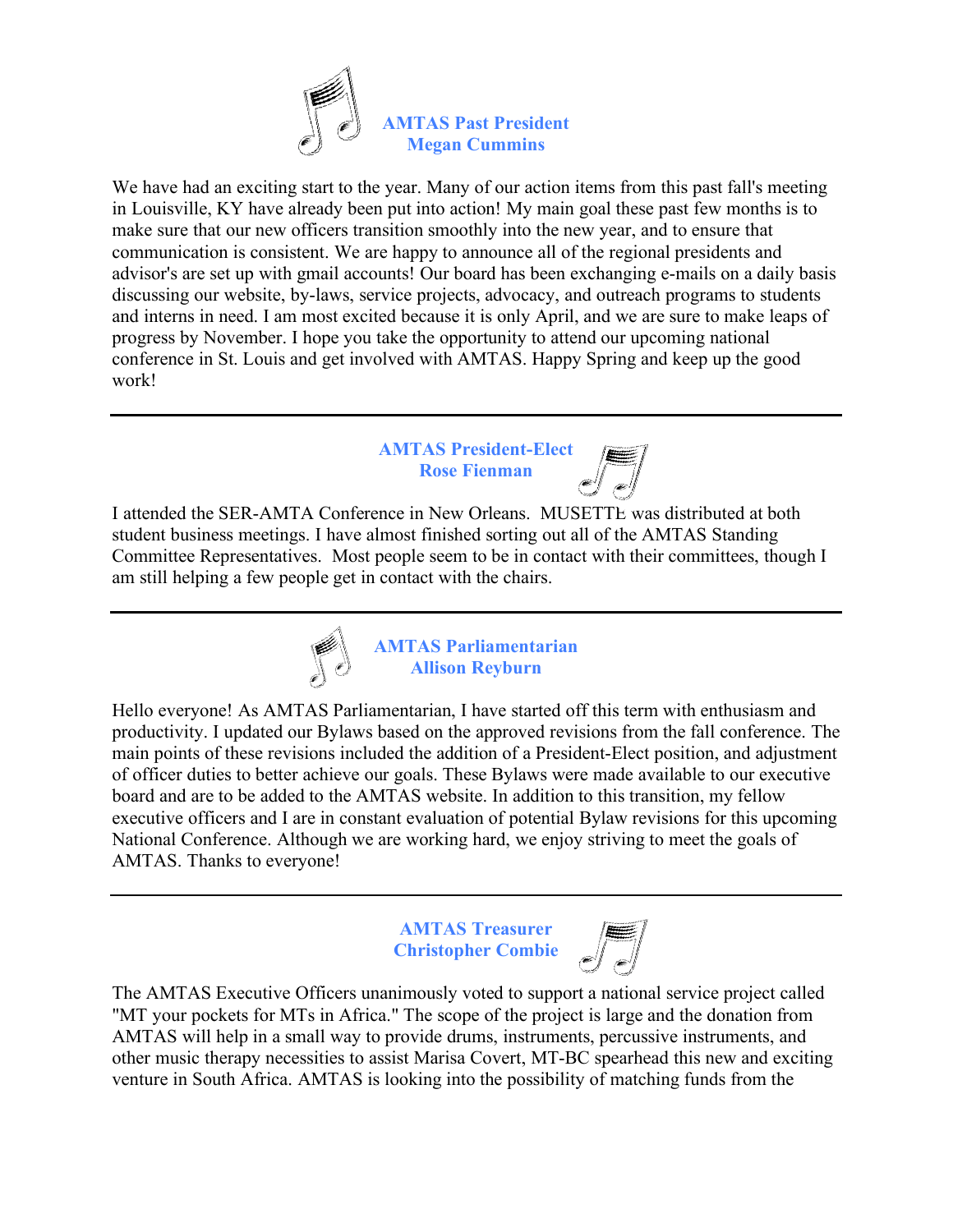regional AMTAS groups to further assist. Please do not hesitate to contact AMTAS with questions.



The first four months of this year have flown by! I have tried my best to keep everyone updated via facebook with current updates and scholarship information. Those who attended regional conferences should have received the "Musette," a flyer containing information about us, your AMTAS Executive Officers. Recently, I have been working on this newsletter. Thank you to everyone who submitted reports; this is a great way to find out what other regions are doing. Also, please remember – it is one of our main goals to communicate with each other! I will do my best to keep the facebook group updated in the upcoming months. If you would like something posted, please let know! Happy Spring!  $\odot$ 

## **Great Lakes Region Emily Applegarth**

The Great Lakes Region student group has been busy over the past several months. We have been striving to increase communication among the region's schools and have also sponsored several unique projects. In the fall, we helped spread the word to GLR schools about an initiative through Ohio University to collect musical instruments for new music programs for children in Haiti. We also continued last year's fundraising endeavor by selling music therapy tote bags at regional schools. In addition, our executive board completed the much-needed task of revising our organization's bylaws.

On April 3-6, the Great Lakes Region and Midwest Region of AMTA held a joint conference just outside of Chicago where GLR students were well represented. GLR-AMTAS held a scholarship competition for that conference for which students submitted original song compositions about music therapy. The winner received reimbursement for conference registration and performed her song at the student meeting. Also at the conference student meetings, plans were discussed for creating project committees for GLR students for next year and the newest GLR-AMTAS executive board was elected.



**Mid-Atlantic Region Maryellen Fairchild**

Hello everyone. This year has been a busy year for the MAR Region. We just concluded our regional conference held in Cherry Hill, NJ. A variety of sessions were provided to promote learning and growth in the field and it seemed everyone found something they were interested in. Networking among professionals as well as students took place throughout conference as well. Two service projects were put together by MARAMTS and both were very successful. "Empty Your Pockets for MTs in South Africa" was a coin collection fundraiser in which students carried buckets around conference and collected change. The money was being collected to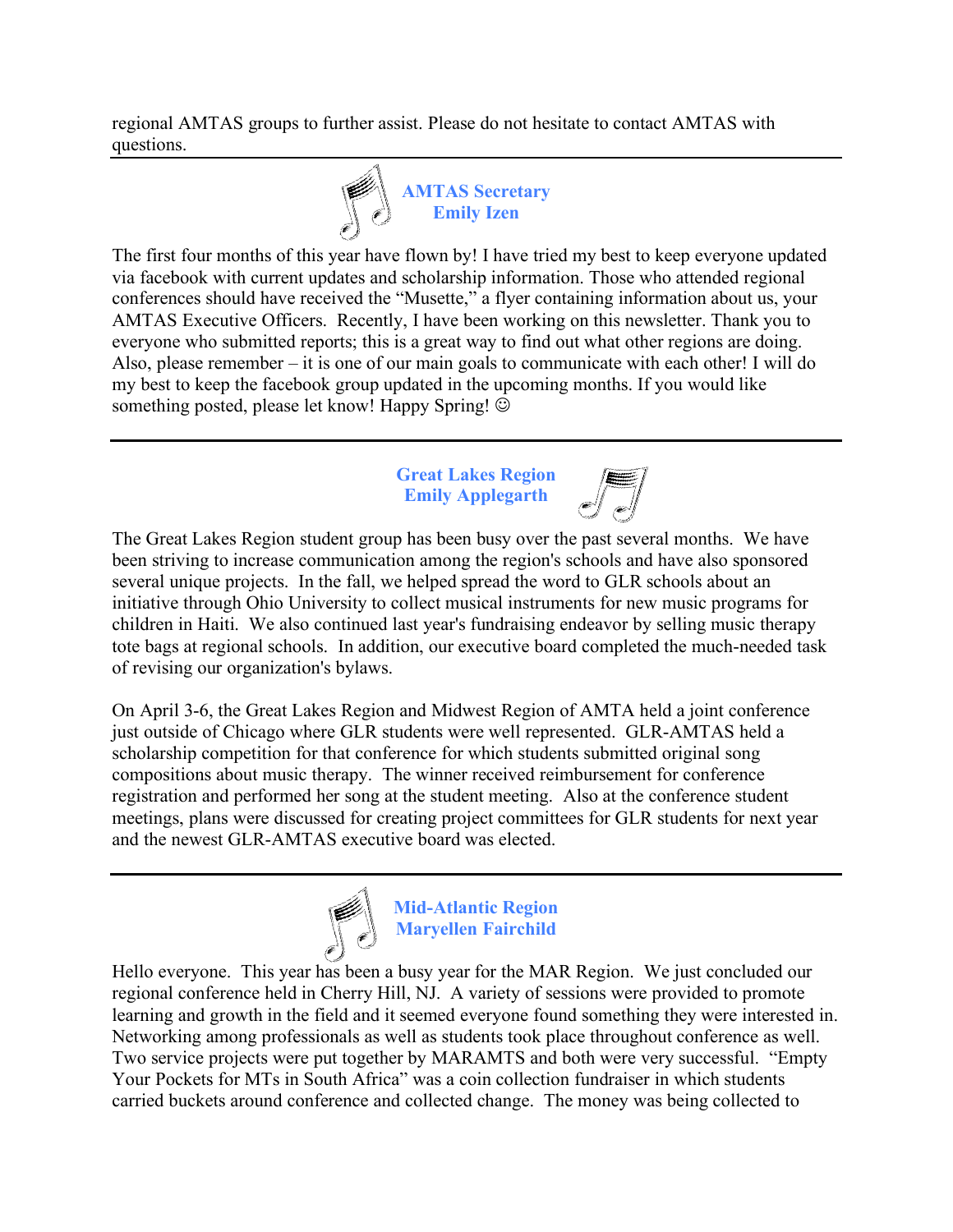support a music therapist working in South Africa, specifically for the purchase of instruments. The second service project was held in the immediate area. Seven schools participated in doing recreational music experiences in local facilities and as a result, three of the facilities are interested in hiring music therapists now. In addition to service projects, MARAMTS continued with the tradition of have a Student SWAP shop during conference. This year, SWAP shop was a time for students to come together for about two hours and share what they are researching, working on, and opinions about school, music and more. This year's SWAP shop was extremely successful and we hope to continue it in future years.

In other news, MARAMTS developed a new committee and ongoing project to increase communication and awareness within the Music Therapy students in the Mid-Atlantic Region. This project, the Sister School Advocacy Project (SSAP), has had great responses from the students. The goal is to really promote communication between schools and get more schools to be active in the region. So far so good! Our other committees were all successful. Scrapbook, by-laws, and service committees fulfilled their duties to the fullest.

The Passages coordinators are busy planning the 2008 Passages conference. This promises to be another successful one-day symposium for students and new professionals. Finally, thanks to successful fundraisers, we gave 5 MARAMTS scholarships (AMTA dues + MAR conference fee) to undergraduate and graduate students and two Club Awards (\$250). In addition, MAR gave 3 Jenny Shinn Scholarship awards (\$500 each).

Hope all is well in national news and we are looking forward to next fall!



Items addressed at the student business meetings included fundraising, newsletter circulation, and our annual Board Certification Scholarship, which will be awarded later this year.

Our conference was filled with a large variety of sessions and opportunities for students to learn and represent their schools. Session topics covered a broad range of topics, including: music therapy in the treatment of cancer patients, chemical dependency, integrative technology, hospice, and much more. This conference allowed students from across the region to network with professionals and students from other regions for professional and academic growth.

The 2008-2009 MRAMTAS board will continue to encourage its students in their academic and professional growth through financial support provided by fundraising. MRAMTAS sold large adaptive picks, finger drums, and music therapy insulated coffee mugs at conference. Every purchase made at the booth earned a raffle ticket to win a Remo Tubano drum, which stimulated sales. Money from this fundraiser will go to fund the MRAMTAS Board Certification Scholarship, as well as any projects the new board wishes to adopt. The region also recognized students from the University of Kansas with the Spirit Award, which is an annual award given to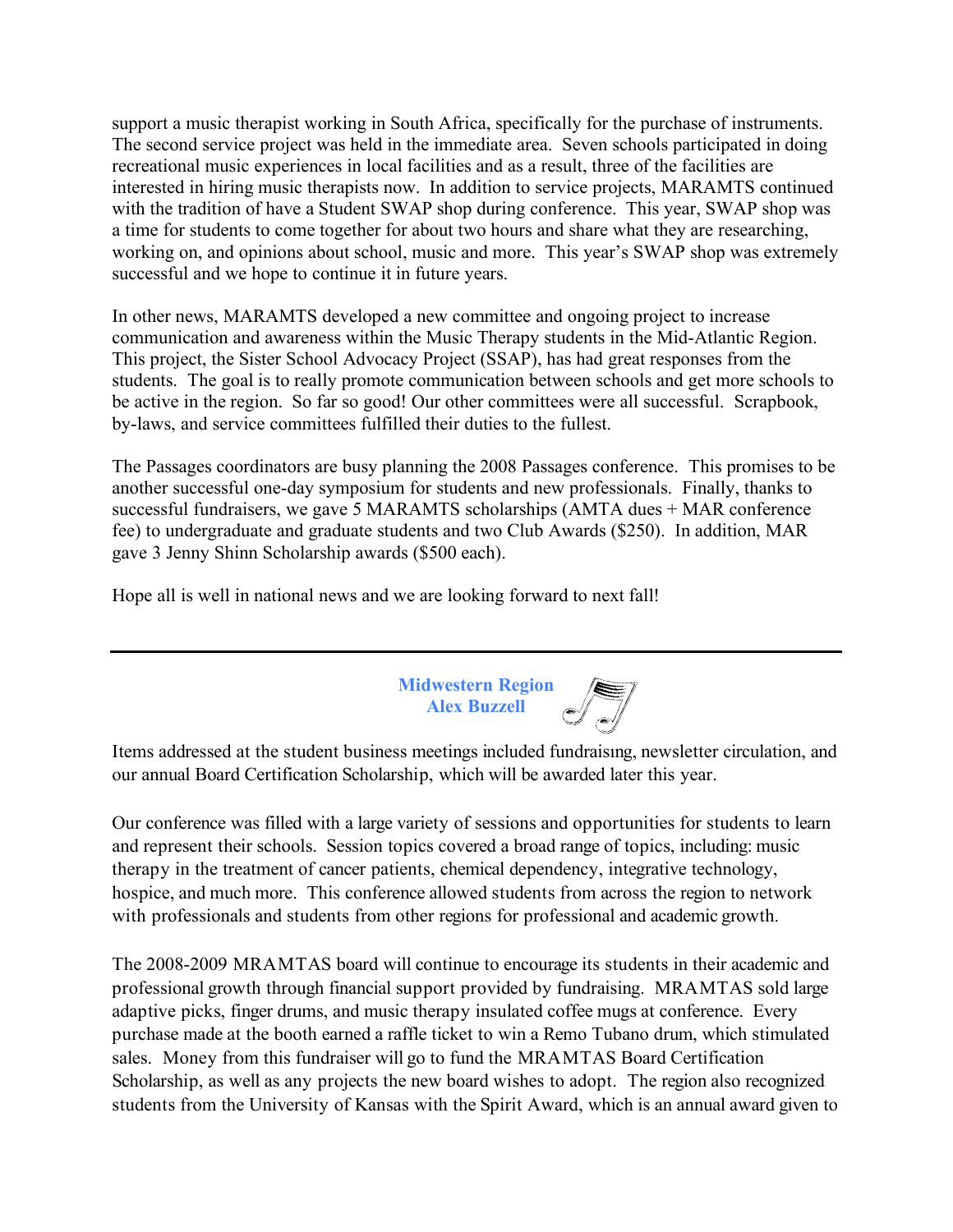the school that shows the most spirit through community service, volunteer work or charitable donations, and overall activity toward advocacy for music therapy. The award consists of an item (this year's prize was a Healing Drum Kit from West Music) to be used by music therapy students at the winning school in their clinical practica work.

The new board will continue to work on communication among the Midwest Region. They have already made use of the existing facebook group, and will continue to do so. Also, the 2007-2008 board worked very hard over the past year to update the materials and create new binders for the new officers, so that they were able to start their positions with adequate information to fully serve the students in the region. This has been a problem in the past, and the new board will work diligently so that their successors will receive the same amount of training information. The new board is full of bright and enthusiastic students that will be a great asset to the region. I wish them luck in their future endeavors.

The 2008-2009 Executive Board for MWR is as follows, congratulations!

**Thomas Welander**, President (University of Iowa) **Kate Polutnik**, Vice President (University of Iowa) **Paula Prosser**, Secretary (University of Kansas) **Sally Strnad**, Treasurer (University of Kansas) **Patina Ammerman**, Parliamentarian (University of Kansas)



**New England Region Lisa Jacobs**

The New England Region has spent a lot of the spring semester gearing up for the annual regional conference. On April 4th, NERAMTAS passed several important revisions to our bylaws, including adding official Passages sub-committee responsibilities to the offices of President and the three Vice-Presidents. We also held elections and an excited new slate of officers has already stepped up to their positions, under the leadership of Jared Leaderman, our new regional President. NERAMTAS is looking forward to the AIDS Walk this June, and soon thereafter it'll be time to start getting ready for Passages again!

> **Southeastern Region Kathryn Yeager**

This year the Southeastern Region had its third annual student conference, Building Together in New Orleans! It was extremely successful conference; presentation topics spanned from music therapy abroad experiences to clinical experiences to professional advocacy. We were able to plan our conference with in the dates of the professional conference, which brought a larger turn out of students than ever before! Our student conference is such an exciting opportunity because it allows our students to personally share with each other what we have learned in our various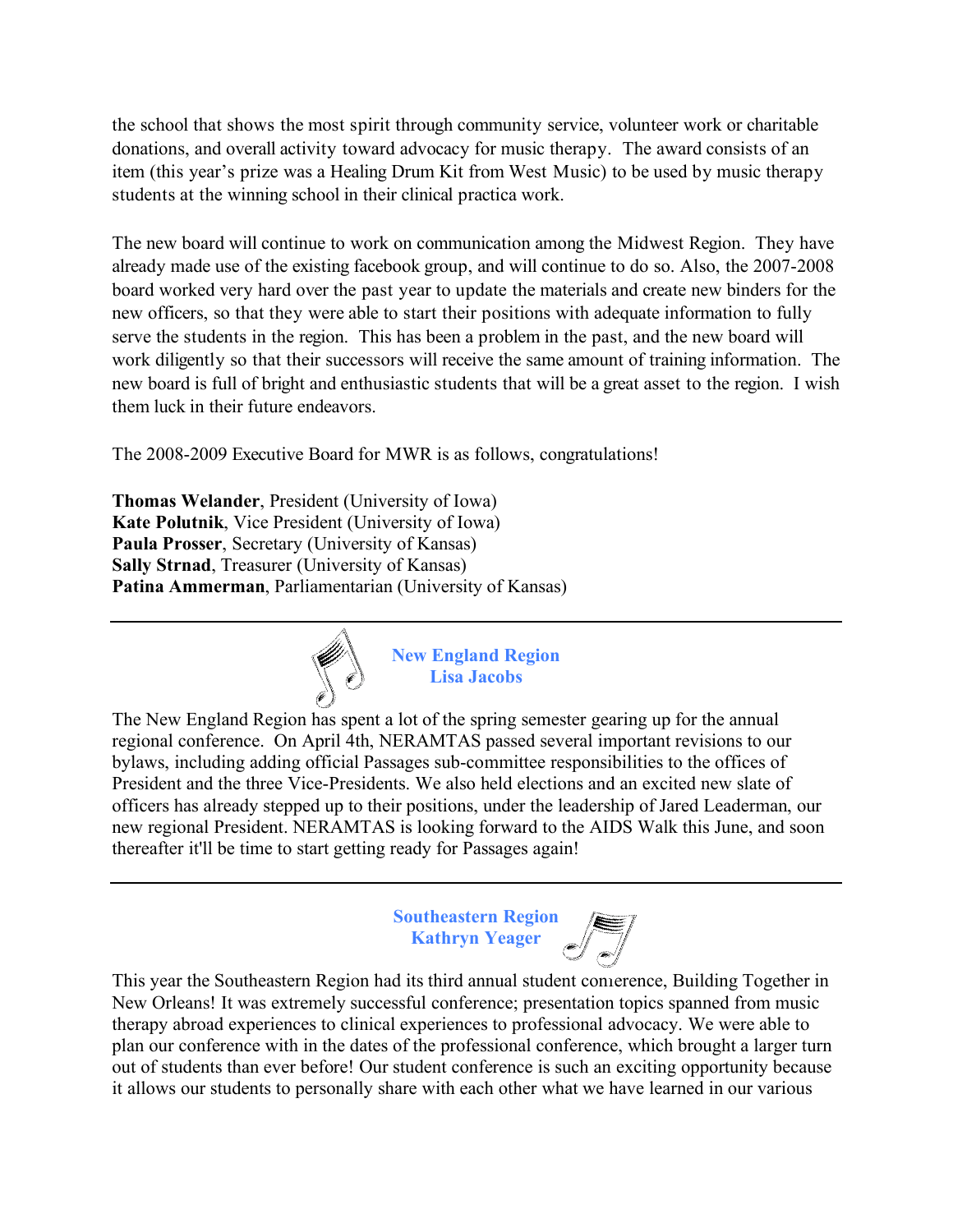experiences. Each year our student conference grows and we are excited to see how it will continue to progress!



The members of SWAMTAS met on March  $28<sup>th</sup>$  and  $29<sup>th</sup>$  in El Paso, Texas as a part of the SWAMTA Regional Conference. Student attendance at this conference was great and we had an average of thirty-five members present for each of the two meetings during the conference. We had successful elections and I am happy to announce that Erin Hargis is the new President for the 2008-2009 term. Erin served as President Elect for 2007-2008 and attended some of the meetings at the AMTA Conference. Erin's email address is: ech006@shsu.edu.

This past year our region has continued to increase communication throughout all the schools. In doing so we decided Facebook would be our primary means of communication in between regional meetings, as well as posting information in the student section of the SWAMTA Regional website. We have a SWAMTAS group on Facebook and plan to use the mass messaging capabilities more in the upcoming year.

In an effort to involve more students from all universities, we have created committees, which are available for student members to join. These committees are: the special projects committee, fundraising committee, and the publicity committee. The fundraising committee sold plastic cups with a music therapy logo on them at the recent regional conference. We have plans to continue to sell them at the next national conference. The members of SWAMTAS voted to form a committee to explore the possibility of giving a several small scholarships for students to attend regional conference. This is possible, in part, due to fundraising at this past conference.

The publicity committee is collecting essays from music therapy students about their experiences in their studies; this is a part of our SWAMTAS Regional Project. Our publicity committee is working on getting a newsletter started to facilitate better communication between the schools.

The special projects committee will work on starting a Passages student conference in our region. We are in the very early stages of arranging our first Passages Conference in conjunction with the SWAMTA Regional Conference March 2009 in Austin, Texas. The conference will take place before or after the regular conference or will consist of a "student" track within the conference. These plans are in the early stages, but everyone is very excited about the possibilities of hosting such a conference.

The Southwestern Region was able to increase the amount and number of intern scholarships given this year. Two scholarships in the amount of \$500 each were given to students who will be interning in the next fiscal year. The number and caliber of applicants was exceptional and the recipients are Marce Mueller of Southwestern Oklahoma State University and Nikki Simmons of Sam Houston State University. Marce served as our regional student president for the 2006-2007 term.